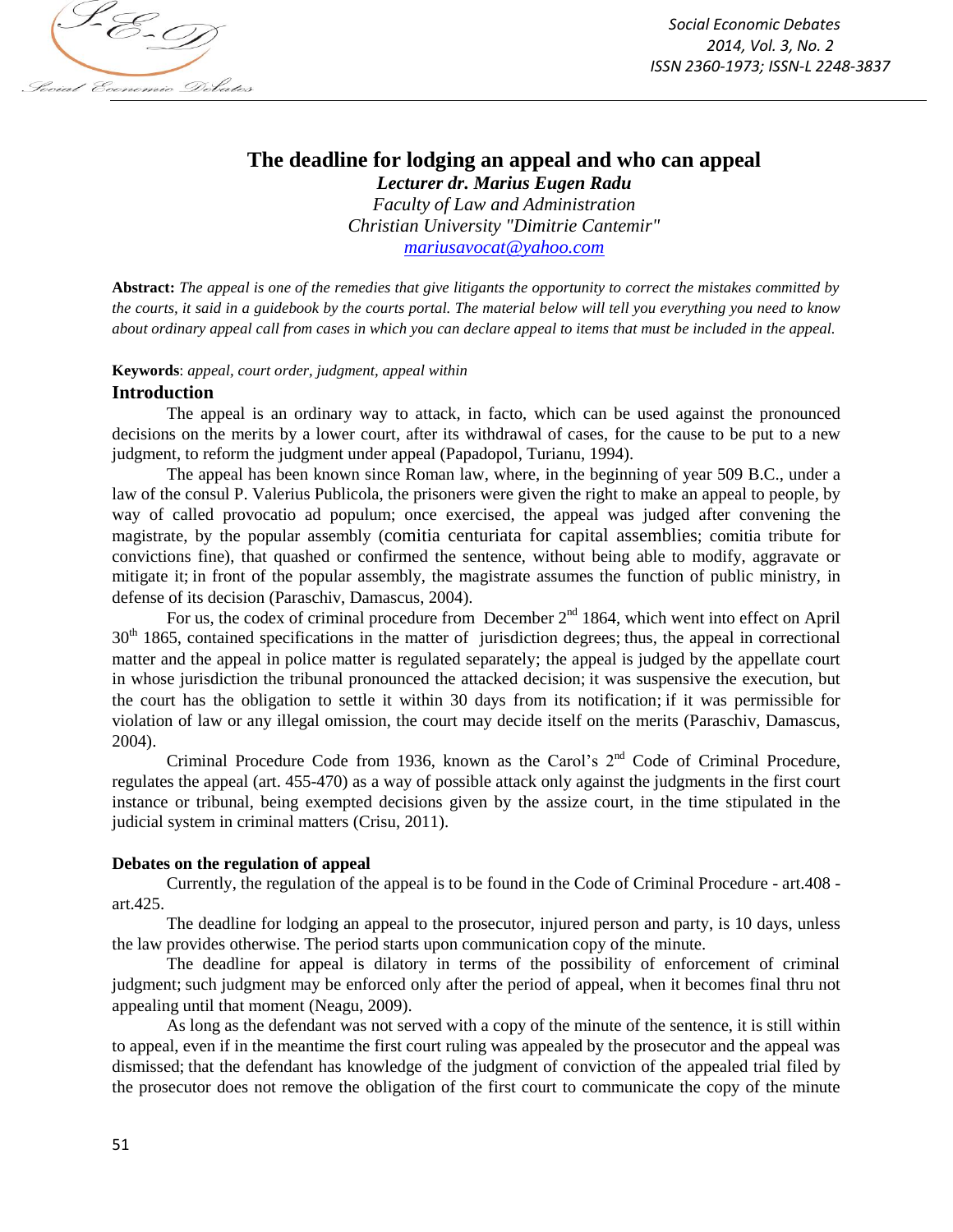

and cannot attract, for the defendant, the consequent loss of the period of appeal, which by law, is calculated, only from the moment of communication.  $\frac{1}{2}$ 

In practice it was held that the prison administration is required to certify the date of declaration of appeal mentioned by the defendant; in the case of non-dating, the administration had to give an appeal a certain date; under these conditions, without the date for lodging an appeal by the defendant taken in preventive arrest, the appeal can not be rejected as belatedly, the date of registered declaration sent to the place of holding to court, being irrelevant. <sup>2</sup>

The witness, the expert, the interpreter and the attorney may exercise the appeal immediately after the pronounced conclusion thru which was decided on legal costs, allowances and judicial fines and no later than 10 days from the sentence that was solved due.

For natural or legal person whose legitimate rights have been directly injured by a measure or an act of the court, the appeal period is 10 days and begins on the date on which they learned of the act or measure which caused the injury.

From the point of view of the possibility of declaring the appeal, the deadline for appeal is a peremptory term (imperative), meaning that the call should be introduced within that period; failure to exercise the right of appeal inside the term entails for the holder or forfeiture of right and nullity of an appeal brought after the expiration (Lorincz, 2009).

It is an absolute term and, consequently, operates decay law, even if it was built by the prosecutor or the opposing party so that the tribunal is obliged to issue the matter od lateness debated between the parties and reject the appeal as late, regardless of the findings made by the parties (Paraschiv, Damascus, 2004).

The deadline for appeal is calculated on days off, being a procedural term, meaning that the system is applied on free units, the last day of it beinf deleyed until the first working day, if the last day ends in a non-working day (Cloudy Tatu, 2001).

When the last day of a deadline falls on a public holiday, the deadline for declaring the attack way of the appeal expires at the end of the following business day, therefor the appeal communicated to the court by fax must be regarded as within stated, and not rejected as late.<sup>3</sup>

The Appeal declared after the debate, but before the judgment can not be rejected as inadmissible, such a case of inadmissibility is not stipulated by law.  $4$ 

Owners of the appeal can be divided into two categories: one in which those who come through their appeal promotes an examination of the solutions given in the criminal action and civil action exerted in criminal proceedings, with regard to the prosecutor, the parties and the prejudiced person, and the second one that promotes only an examination of measures taken in case adjacent issues such as measures on legal costs, the salary due for work done in the trial as a witness, expert, interpreter, appliances, or the disposizion in which a person that was not involved or not a prejudiced person has have been infringed of the legitimate interests (Pavaleanu, 2007).

The right of appeal is given to all who representing an interest in the criminal law report to be judged, but the extend and its effects are limited to the position that each of them has in the process (Paraschiv, Damascus, 2004).

## **People who can appeal are:**

\_\_\_\_\_\_\_\_\_\_\_\_\_\_\_\_\_\_\_

A) the prosecutor on the criminal and civil side;

<sup>&</sup>lt;sup>1</sup> C.A.B., Section I penal Dec.. Nr. 138/1993, in Vasile Papadopol, Corneliu Turianu, op. cit., p. 263

<sup>&</sup>lt;sup>2</sup> C.S.J., criminal section, Dec.. no. 2926/1999, in Ion Neagu, op.cit., pag.307

<sup>&</sup>lt;sup>3</sup> Targu Mures Court of Appeal, criminal section and cause juvenile and family Dec.. Criminal nr. 67 / R from 11.02.2009 in Ioan Garbulet, Mihaela Vasiescu, relevant issues in criminal matters untied by the Court of Appeal Targu Mures, with notes and comments (2009-sem I 2010), Ed. The Legal universe, Bucharest, 2010

<sup>4</sup> C.S.J., criminal section, Dec.. no. 2342/1999, in Bulletin Jurisprudentei1999-2003, p. 1090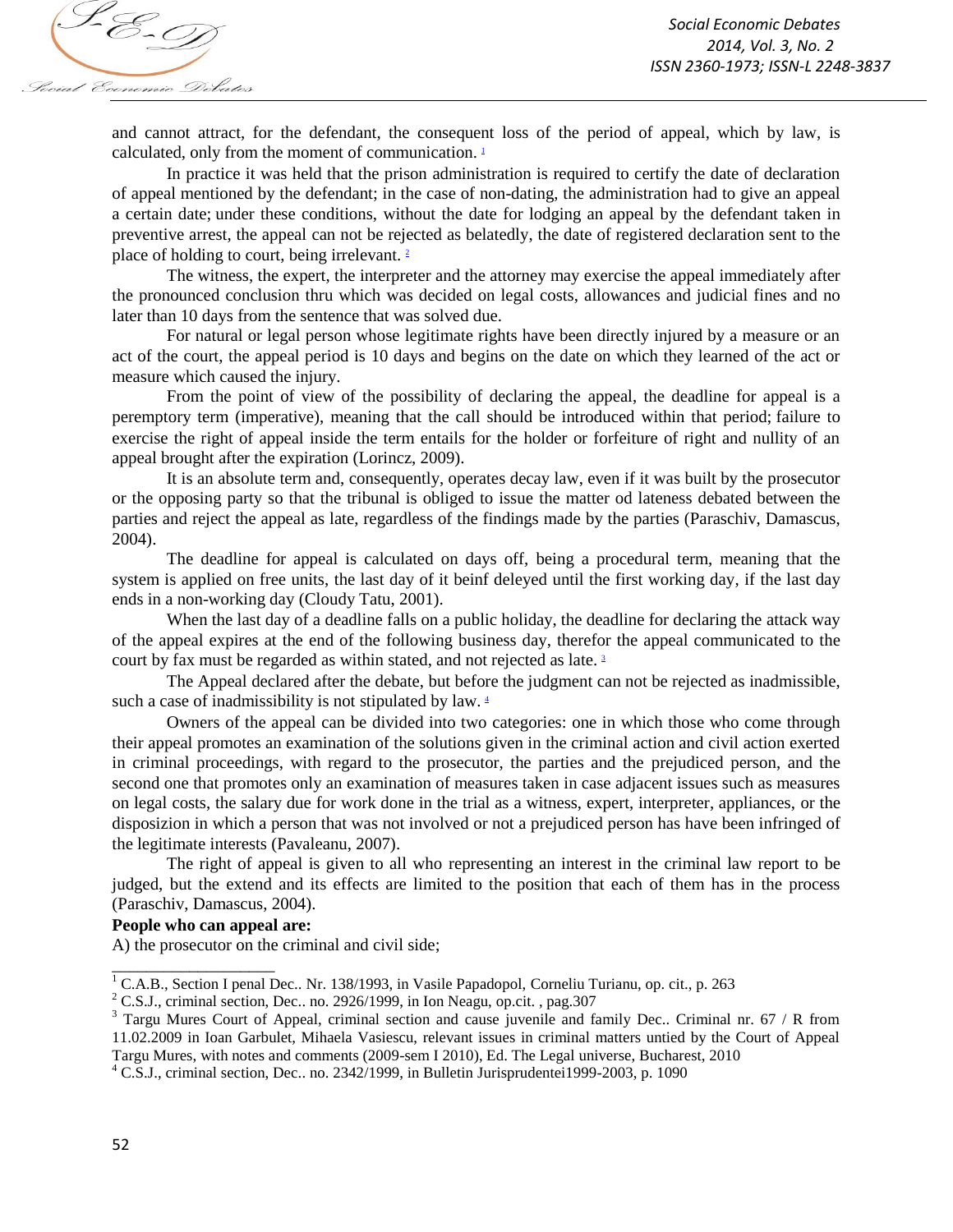

Regarding the criminal law, the prosecutor may appeal against any decision, whatever solution they contain.

Based on the principles of unity or indivisibility and hierarchical subordination, which operates within the Public Ministry, the appeal may be declared either by the prosecutor of the Public persecutor's office attached to the court that issued the decision subject to appeal or by the prosecutor of the Public persecutor's office attached to the superior court (Lorincz, 2009).

In practice, the prosecutor uses his right to appeal, usually to the detriment of the defendant, or to require the conviction if the defendant was acquitted or to terminate criminal proceedings or to obtain reindividualizarea punishment aggravation, in duration or amount or the method of enforcement; but given the general interest in meeting whose acts, the prosecutor may use the appeal when its consequences would be favorable to the defendant (Paraschiv, Damascus, 2004).

In the specialty literature (Boroi, Ungureanu, Jidovu, Magureanu, 2001) has been argued, we appreciate correctly, that even in the situation thru which the appealed judgment, the first court endors the views of the representative of the Public Ministry, it can be called by the prosecutor.

The prosecutor may sustain in court civil action initiated by the injured person; for the same reasons, must be accepted that the prosecutor can hold an appeal made by the civil party<sup> $\delta$ </sup>.

B) the defendant, in terms of the criminal and civil side;

The appeal for the culprit may be declared, among others, by the defender; it can be employed by any person, not just the by the culprit in person<sup>6</sup>.

The culprit can not appeal the judgment at first instance without having a legitimate procedural interest.

The appeal, having a personal and independent character, the defendent's criticism may not relate to the situation of other people, who even in changed situation, would not relate to his person (Cloudy, Tatu, 2001).

Husband is substituted in declaring procedural appeal for the defendant; no close relative of the defendant, such as his brother or mother, is not authorized by law to appeal for the defendant and nor the concubine (Pavaleanu, 2007).

C) the civilian side, in terms of the criminal and civil side, and civilly responsible party, regarding the civil side, and regarding the criminal side, to the extent that the solution of this aspect influenced the solution of the civil side;

If the civil party is major, the appeal cannot be exercised by the father, as he does not have the status of legal representative; under these conditions, the appeal will be rejected as inadmissible, being declared by a person without legal standing.<sup>1</sup>

In case of death of the civil party or of the civilly liable party, their heirs, introduced in the process, became the holder of the right of appeal, and in the case of a legal person, this right goes to the successor of the legal person or to the liquidators called into question (Pavaleanu, 2007).

The civilly responsible party can use the right of appeal independent of the defendant's possition against the first court solution, ie independent of whether he used or not the appeal way (Theodoru, 2002).

If a person has not been introduced in the process as civilly responsible party is still liable for damages, with the defendant, unlawfully assigning this attribute, there is for her the right to appeal because - whether in violation of legal provisions - was considered part of the process; but if the first instance was limited to stating in the dicision grounds, about a person that did not appear as part of the

\_\_\_\_\_\_\_\_\_\_\_\_\_\_\_\_\_\_\_

<sup>5</sup> Court of Appeal Suceava, Dec.. Pen. no. 337/1998, in. Bulletin jurisprudence. 1997-1998 Collection of judicial practice. Criminal Law. Criminal Procedure Law, Ed. Lumina Lex, Bucharest, 1999 pag.164-165

I.C.C.J., Criminal Section, Decision no. 3243 of 24 May 2005, www.scj.ro

 $7$  C. A. Suceava, Dec.. pen. no. 205 / A / 1999, in Ion Neagu, Treaty of Criminal Procedure. The special ed. The Legal universe, Bucharest, 2009, p. 292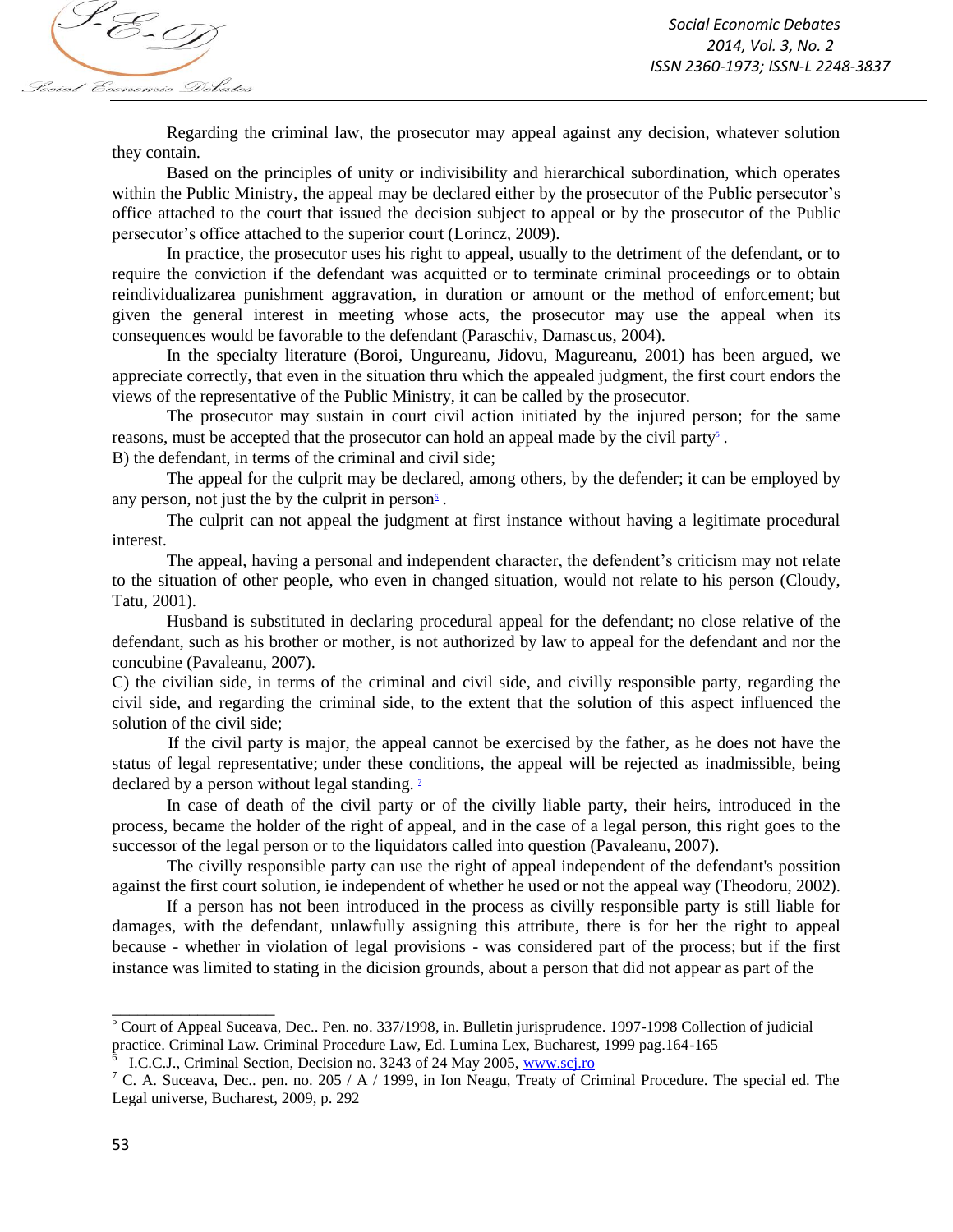

process, it is liable under civil aspect, but without the person to be liable for damages, leaving that any claims of civil party to be recovered by a separate civil action – the person in talk has no right of appeal because its interests were not injured at all, being able to fully defend themselves in the eventually of a subsequent lawsuit (Paraschiv, Damascus , 2004).

D) the injured party, regarding the criminal side;

Regarding this legal provision, we notice that in legitimately way, the legislature has limited the right to appeal to the prejudiced person only in the criminal side considering the fact that the person has not shown to the jury the option to fund a civil concerned.

E) the witness, the expert, the interpreter and the lawyer, in terms of legal costs, benefits due to them and judicial fines imposed;

This avoids the situation that in some cases, capitalizing the right to legal expenses to be made on the civil action way; it is understood that the right of these persons to exercise the appeal does not involve the right to be served with the decision (Papadopol, 1994).

Witness, expert, artist and lawyer amid criticism will not solve the case but not in terms of the criminal, nor in terms of the civil side (Radu, 2014).

F) any individual or legal person whose legitimate rights have been directly injured by a measure or an act of the court regarding the provisions that have caused such damage.

For people under letter b) -f), the appeal may be declared by the legal representative or by the attorney, and for the defendant, even by his spouse as procedural substituted.

The appeal made by the defendent's mother is inadmissible, who has no legal standing if the defendant is an adult, has full legal capacity and can not be represented by the parents.<sup>8</sup>

In this situation, however, the person in which favor the appeal was declared may not acquire the attack way, in which case the solution that the appeal court has to pronunce will be rejected as the appeal is inadmissible.

#### **Conclusion**

A judicial decision may be unlawful and ungrounded because of two fundamental flaws: its declaration as a result of disregarding the rules of criminal procedure, which ensures and guarantees the rights of the parties truth of nature to doubt the correctness of the solution adopted (vitium in procedendo); solving the wrong case (vitium in judicando) or by establishing the facts wrong (the actual error), which led to the conviction of an innocent or to the acquittal of a felon or by misapplication of the rules of substantive law - criminal or civil - or omitting their application (error in jure), which led to a solution not in accordance with law; deficiencies concerning violation of the law - procedural and substantive - come from insufficient knowledge of the rules of law, the wrong interpretation of their violation or abuse; deficiencies on the wrong setting of the situation come from omitting all the evidence necessary due to inactivity parties and the lack of an active role of the courts, the undiscovery of evidence on time, or by the incomplete or incorrect assessment of the evidence, which attracted retention of facts as true not actually occurred or happened in other circumstances than those retained, or non withholding of facts that occurred in reality (Theodoru, 2002).

\_\_\_\_\_\_\_\_\_\_\_\_\_\_\_\_\_\_\_

 $8$  Court of Appeals, Second Section of criminal Dec.. Nr. 1661/1999, the collection of practice in Criminal Matters 1999 Criminal Law. Criminal Procedure Law, Ed. Rosetti, Bucharest, 2001 pag.Curtea call Bucharest, collecting practice in Criminal Matters 1999 Criminal Law. Criminal Procedure Law, Ed. Rosetti, Bucharest, 2001, p 212